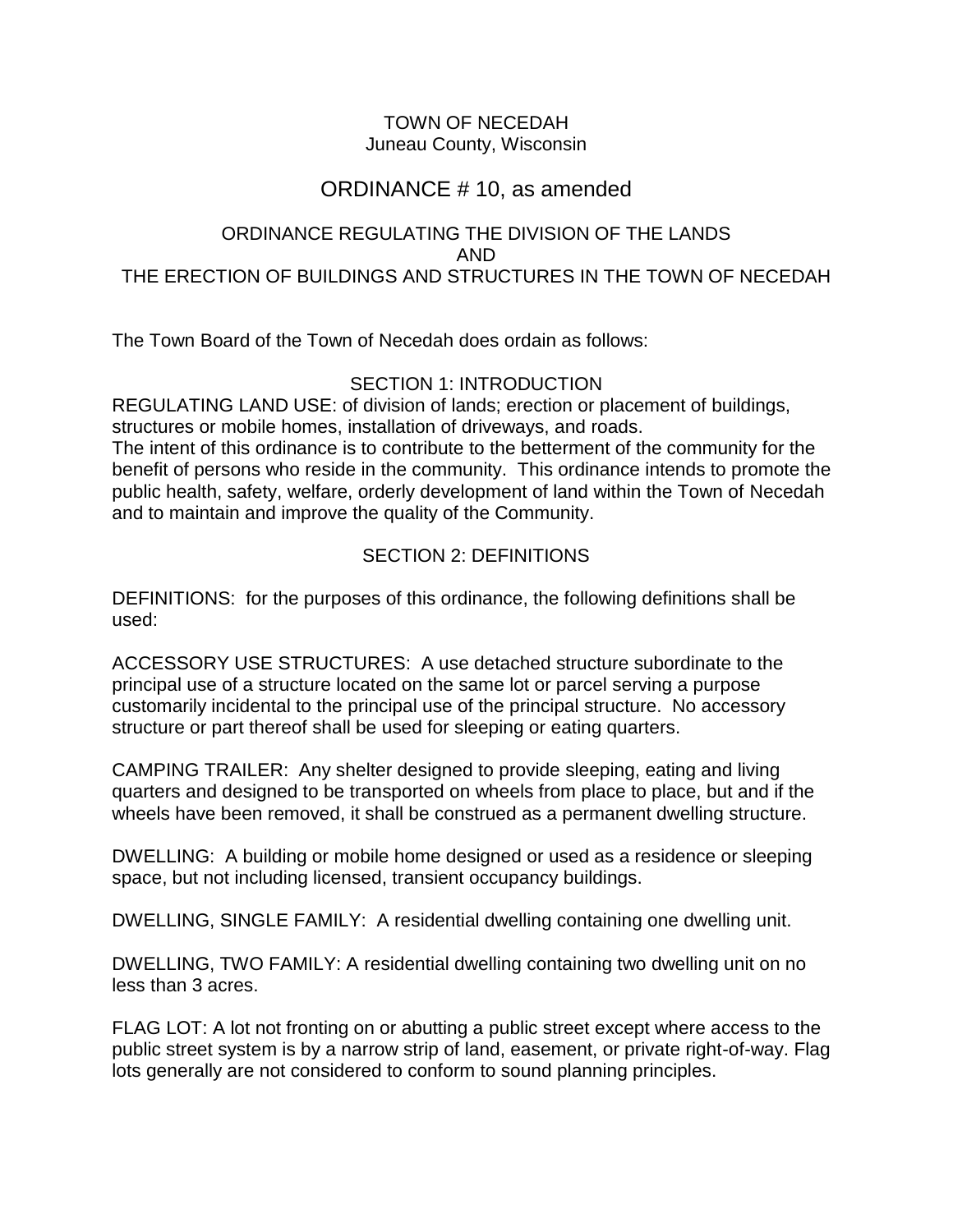HOUSE TRAILER: A structure designed to be a dwelling which can be moved from place to place on wheels. As defined in Wis. Statutes, a dependent unit means a structure not having it own plumbing facilities, whereas an independent unit has plumbing as well as heating and cooking facilities ready for hookup to utility connections.

LAND USE: A broad term used to classify land according to present use and according to the suitability for future uses; that is, for housing, open space and parks, commercial, industrial, etc.

LOT: A parcel, piece or portion of land, defined by metes and bounds, certified survey, recorded land subdivision plat or other means and separated from other lots, parcels or similar units by such description, and where applicable, having it's principal frontage upon a street, road or waterway.

MOBILE HOME: A structure, designed to be a dwelling unit, which is manufactured, inspected and totally assembled in a factory and then transported to a lot or site for placement on a foundation and hooked up to essential services for permanent habitation. Any such structure from which its wheels have been removed shall be construed to be a permanent structure for purposes of this ordinance.

MODULAR HOME: A structure which is partially pre-assembled at a manufacturing plant and placed together on a lot or parcel as a dwelling unit or units. Also called "prefabricated' or "double wide" units. For the purposed of ordinance, modular homes must meet the requirements of all applicable state and local building codes.

PARCEL: A lot or group of lots under a single ownership or control. Minimum parcel/lot sizes in Necedah ordinances are inclusive of abutting road right-of-ways on lots 2 acres in size or greater, while smaller lots are required to be measured exclusive of right-ofway.

SITE PLAN: A scale drawing showing proposed uses and structures for a parcel of land as required by this ordinance.

STRUCTURE: Anything erected, the use of which requires a permanent location on the ground, e.g., buildings, stairways to the water, signs, billboards or other advertising medium, detached or projecting, decks, porches, roofs, shall be construed to be a structure.

#### SECTION 3: GENERAL PROVISIONS

No division of lands in the Town of Necedah shall be approved by the Town Board unless it meets the following requirements: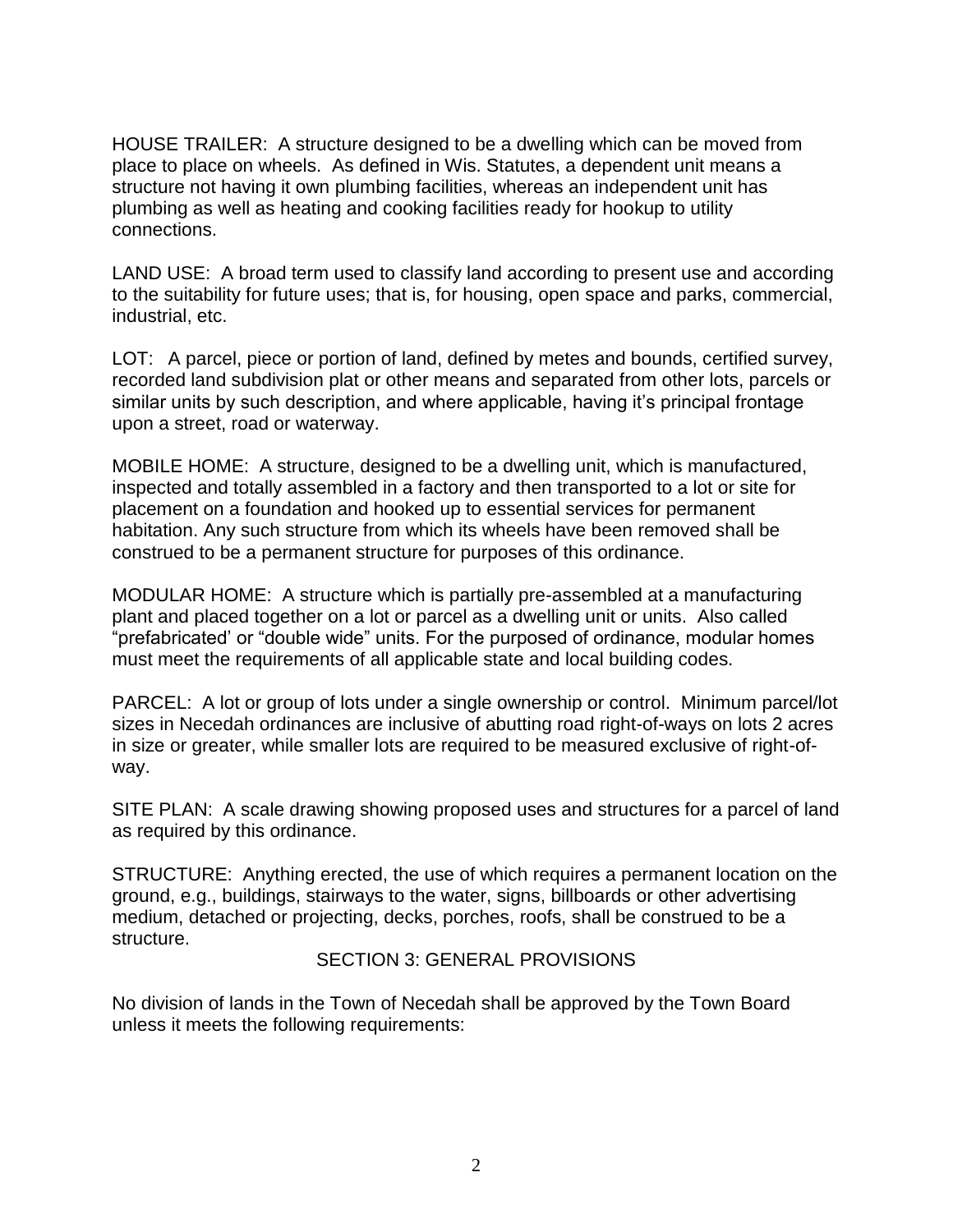- A. Each parcel or a lot so divided shall be not less than two (2) acres in size unless grandfathered in before August 1989 or specially excepted by a Town Board resolution.
- B. Access to each lot shall be provided from a municipal street or highway.
- C. All streets and highway shall have a right-of-way of 66 feet, unless the geography at the area makes it impossible to comply with the 66 foot restriction. In such case, the board could permit a narrow street. If the traffic pattern indicated that 66 feet is not sufficiently wide enough, the board can require a greater width.
- D. All streets or roads to be deeded to the township shall meet the Towns requirements, which are as follows:
	- a. All town roads, laid out or dedicated shall be at least 4 rods and right away, 66 feet in right of way width, 30 feet in roadway width and 20 feet in surfaced width, except where section 82.26 of the Wisconsin statutes requires a larger minimum standards.
	- b. When cul-de-sacs are an integral portion of a road network, their diameter shall be 200 feet minimum.
	- c. All bridges shall conform to section 86.26(3) of the Wisconsin statutes.
	- d. All road beds and a roadway shall be graded to subgrade, and shall be surfaced to a minimum of eight (8) inches of gravel. Road surface shall be 20 feet in width, consisting of a two (2) inch compacted bituminous composition, either hot mix or cold mix. All tree stumps and debris shall be cleared from the right-of –way, and either completely remove from the right-of-way, or burned outside the roadway, and completely covered with soil to a natural grade.
- E. Pre-existing parcels established by deeds, plats, or certified survey maps of record before the effective date of this ordinance, shall be exempted from the acreage requirements of this ordinance.
- F. Any fences erected along town roads, and/or right-of-ways, shall be erected at the edge of the road right-of-way on the property owners side.
- G. There shall be no plowing, discing, cultivating, or planting of crops, trees, bushes or shrubs in any town road right-of-way.

## SECTION 4: LAND DIVISION

No division of lands in the Town of Necedah shall be approved unless it meets the following requirements;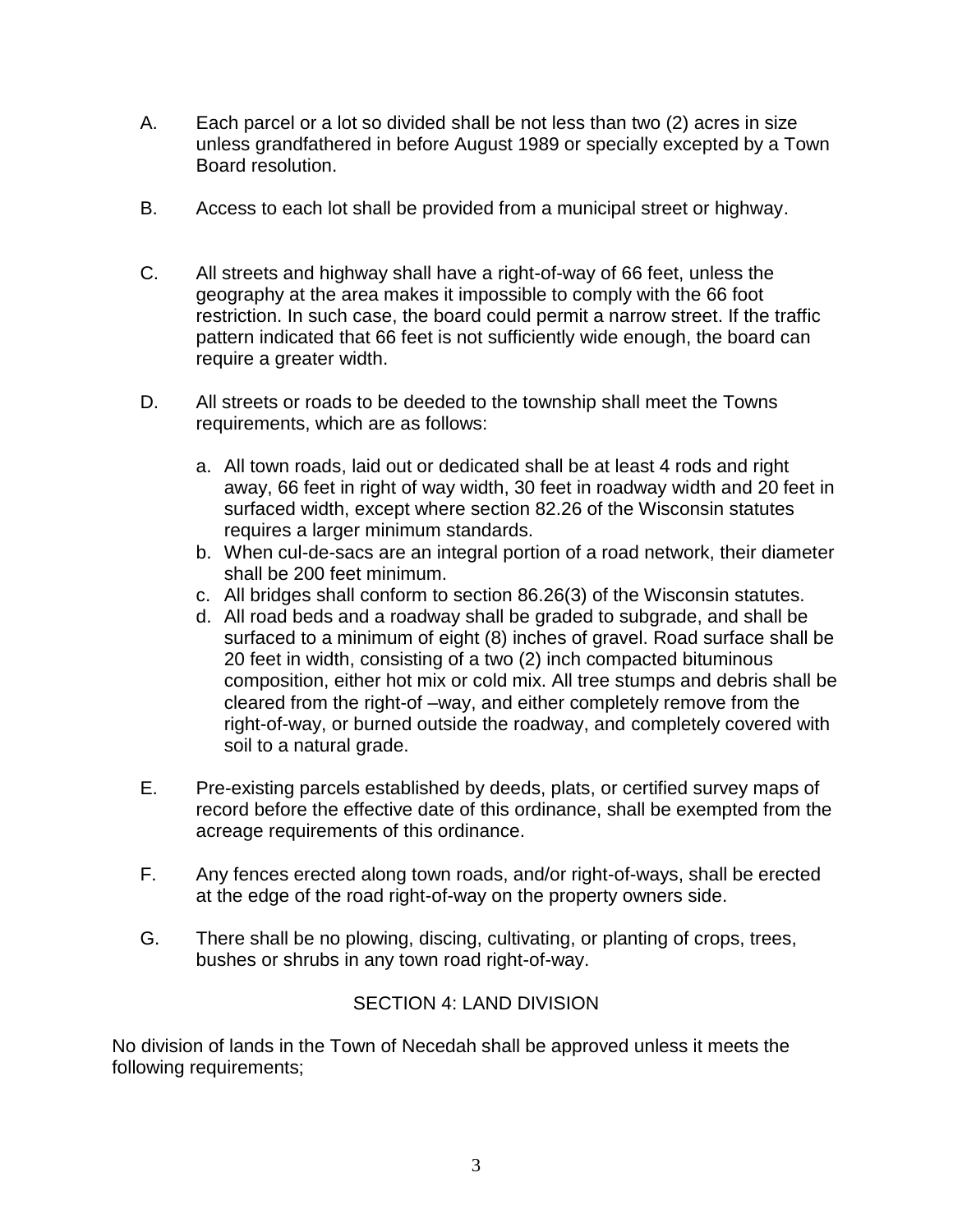- A. Each parcel or lot so divided shall not be less than two acres for a single-family dwelling with Sanitary Sewer. If the parcel or lot is on a public road it shall have a minimum frontage of 40 feet.
- B. Flag lots shall require Town Board approval and will be allowed only in special circumstances when various factors render creation of a more proportionate lot, in length and width, unachievable. The "pole" of a flag lot width shall not exceed two hundred fifty (250) feet in length unless additional length is needed to avoid significant degradation of cultural resources or productive agricultural soils and/or woodlands. The "pole" shall be used exclusively for vehicular access and shall maintain a minimum width of forty (40) feet for the entire length of the "pole". No "pole" shall be located within two hundred (200) feet from another on the same side of the street.
- C. All streets, roads or highways shall be a minimum of four rods wide. If the traffic pattern indicates that four rods is not sufficiently wide, the Town Board, following state statutes for guidance, may require a greater width.
- D. All streets, roads or highways to be deeded to the Town shall meet the Town's road requirements as outlined in this ordinance Section 3: General Provisions.
- E. Pre-existing parcels established by deeds, plats or certified survey maps of record before the effective date of this ordinance, August 1989, shall be exempted from the acreage requirements of this ordinance.
- F. A minimum of 3 acres for a two (2) family dwelling. Additional dwellings of three (3) family and over need to be a minimum of four (4) acres and are classified as a commercial lot.

## SECTION 5: BUILDING PERMITS

## BUILDING PERMITS

.

- A. Are required within the Town of Necedah for **the erection of any structure over 250 square feet** including but not limited to, buildings, dwellings, mobile homes, or gazebos, whether constructed on site, prefabricated and erected or moved from another location. Building permits are required for **all additions**, including but not limited to structure alterations, decks, porches or patios, **no matter the square foot size.**
- B. When issued, authorizes only the development or occupancy set forth in the permit application and plans submitted as part of the application. No other development or occupancy is permitted. The issued building permit shall be posted in a conspicuous place at the building site. A copy of any issued building permit shall be kept on file with the Town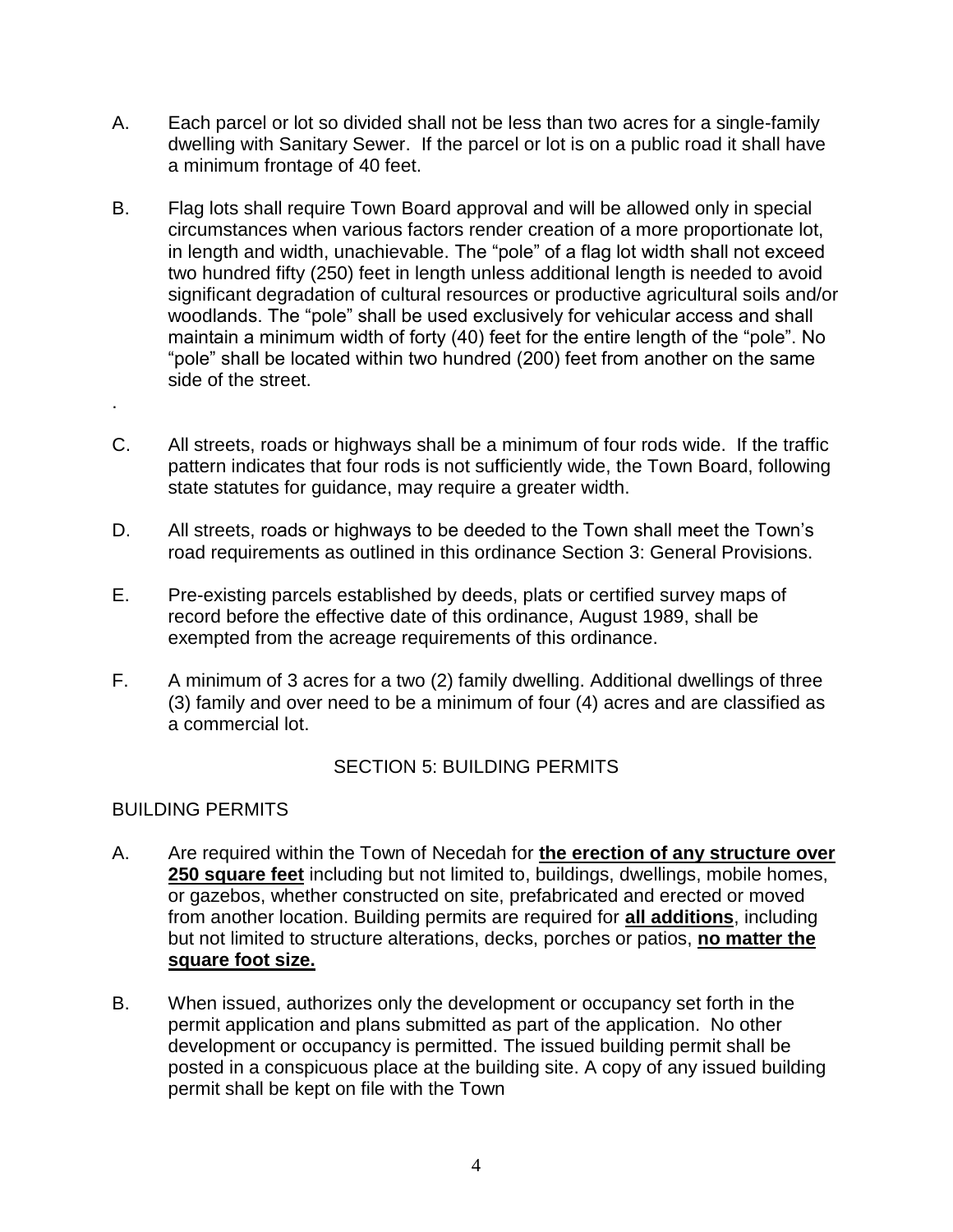- C. Issued as a result of any false or misleading information or statement provided by or on permit application(s) shall be null and void. Verbal statements as to intent or conditions shall not be heard.
- D. No permit shall be issued for any mobile (manufactured) home that has a year of manufacture more than fifteen (15) years prior to the date of said permit application. The intent of this is to protect property values by attempting to encourage better quality mobile homes being placed in the community. The board may issue a variance to this if the quality of a home older than fifteen years is documented by inspection, pictures, etc., but shall issue no permits for a home built prior to June 15, 1976 when the federal housing standards went into effect. A mobile home is not to be use as a storage building, residential only.
- E. A permit will expire in two (2) years from the date of issuance.
- F. Issued in conflict with any provision of Town ordinances shall be null and void.

### SECTION 6: NO PERMIT FOR

NO PERMIT SHALL BE ISSUED FOR:

- A. Any building or structure if the proposed location shall increase the fire hazard of the area.
- G. Construction of a dwelling on any parcel or lot which has another dwelling upon it unless that parcel or lot is a planned unit development or the owner of the parcel or lot provides the Town with a Town approved security in an amount equal to the value of the existing dwelling ensuring that it will be removed from the parcel or lot upon completion of the new, permitted dwelling.

If any applicant is aggrieved by the determination of the Building Inspector, the applicant may appeal to the Town Board of Necedah to hear and decide on administrative interpretations.

#### SECTION 6: APPLICATION OF PERMIT

APPLICATION FOR BUILDING PERMITS shall be filed with the Town Building Inspector on forms furnished by the town. The Building Inspector shall act on the application within ten (10) days following its receipt. If the application is rejected, the applicant shall be notified in writing, stating the reason(s) for rejection. A copy of the rejection notice shall be delivered to the Town Clerk.

An application for a building permit must be accompanied by:

A. A fee, in an amount determined by the Town Board.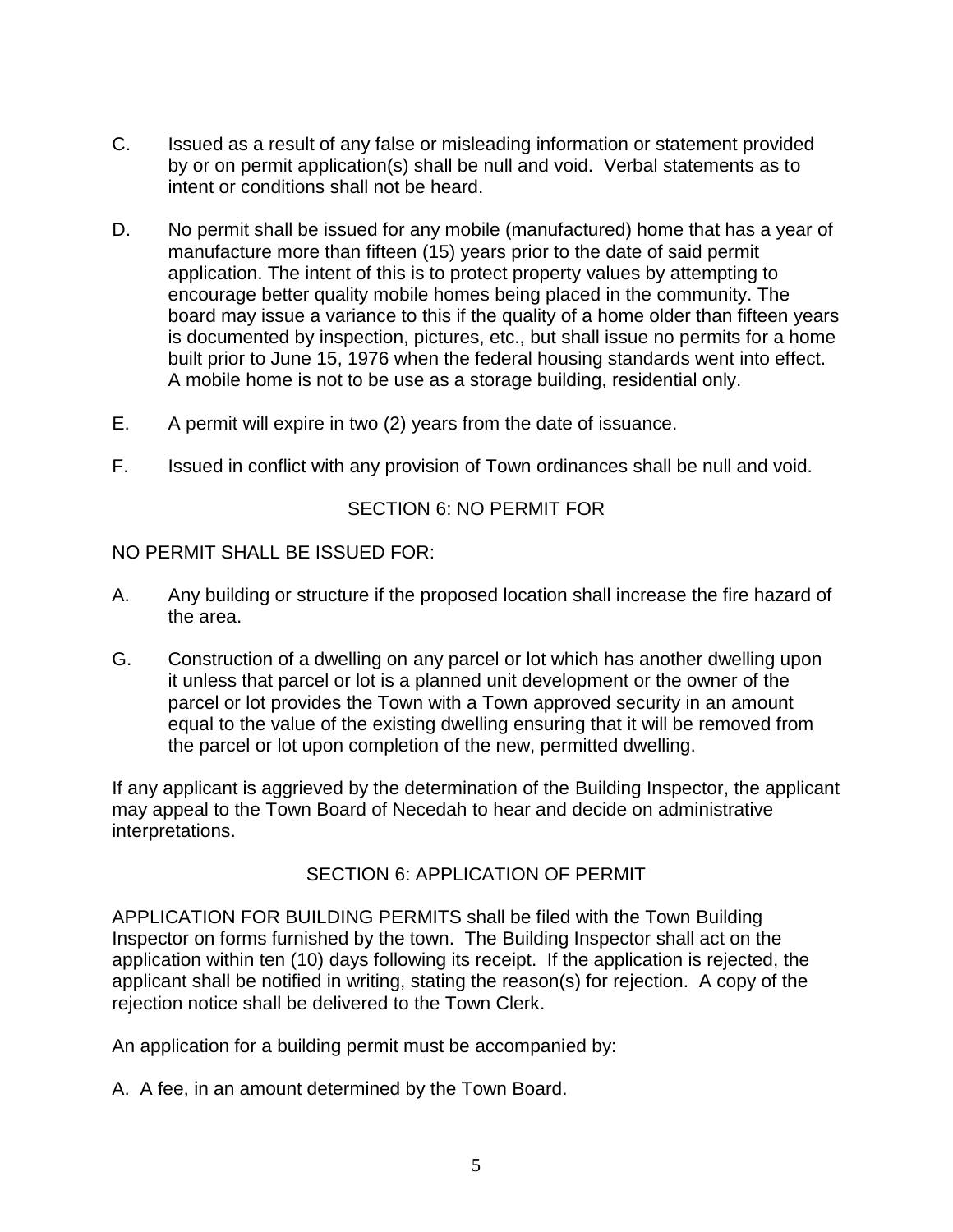- B. A site plan showing the location of the building, structure or mobile home to be placed on the lot, plus any existing buildings or structures, well or septic system on the property, and driveway from street or road edge to its termination, all with respect to property lines and in correct relation to each other, in scale or in size dimension.
- C. A valid Juneau County Sanitary and/or Shoreland zoning permit must be presented to the Building Inspector prior to the issuance of a building permit for a dwelling or commercial building.

## SECTION 8: SET-BACKS

SET-BACKS for a building, structure, mobile home or auxiliary structure, including but not limited to building projections such as overhangs, porches, decks patios, had surfaced walkways, etc., but excluding a driveway shall be as detailed in the Town Zoning Ordinance, except:

A. No permit shall be granted for the erection or placement of any structure closer than ten (10) feet to the boundary line of abutting properties. There shall be a setback on the right-of-way, a distance of 63 feet from the center of road for any structure. Setback of a distance of ten (10) feet for any sewerage disposal system including septic tank and drain field.

## SECTION 9: DRIVEWAYS

The establishment and installation of all driveways from public roads into private property shall be controlled by the Town Board of Necedah, and no driveway shall be installed, altered or change without first obtaining a permit authorizing installation, change or construction of the same. Such permit for the installation for alteration or such driveway shall specify the width of the such driveway and designate the location of such driveway as well as a type of construction necessary for safe construction of such driveway. The expense for the installation of such driveway shall be paid by the owner or applicant seeking to install such driveway. Culverts (12 inch minimum) shall be required in all cases except in where permission thereof is especially permitted by the Town Board. All driveways shall have a minimum approach width of not less than twenty-six (26) feet at the culvert. There shall be at least eight (8) feet of gravel from the roadway not less than four (4) inches deep and a cleared passable driveway of not less than twenty (20) feet in width to provide for the passage of fire suppression equipment and ambulances. A fifty (\$50.00) fee shall be charged for the issuance of a permit to install a driveway. A permit for a temporary driveway shall be exempt, however they must have a permit issued. Temporary means, not more than 12 months.

#### SECTION 10: ANCHORED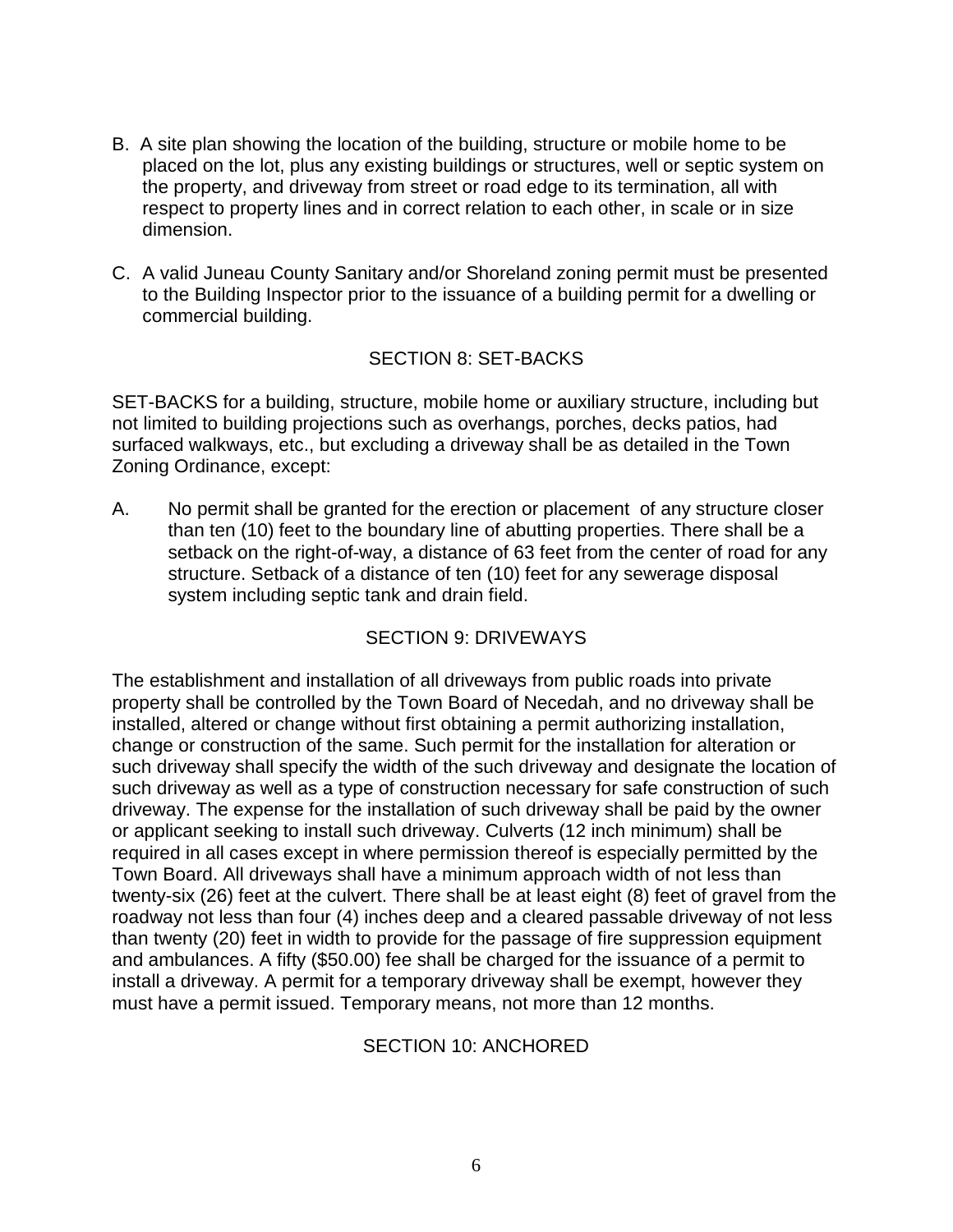All structures, dwellings and mobile homes shall be substantially anchored to prevent movement due to winds, earthquake or other acts of nature, per Wisconsin Uniform Dwelling Code.

#### SECTION 11: MOBILE HOMES

Mobile homes shall have pre-finished foundation siding installed which is fire and weather resistant, surrounding the entire perimeter and completely enclosing the space between the exterior wall and the ground. Foundation siding shall be properly vented, harmonious and compatible with the mobile home and installed within sixty (60) days of the mobile home installation on the parcel or lot.

## SECTION 12: ENFORCEMENT

ENFORCEMENT: Any structure, building, dwelling, mobile home erected, placed upon, moved upon, enlarged or modified without a permit as required by this ordinance or otherwise not in conformity with this ordinance shall be deemed an unlawful structure and shall be removed. The Town of Necedah may bring action to enjoin the erection, placement upon, moved upon, enlarged or modified structure, building, dwelling, mobile home or the establishment of such use thereof and, by such action cause such structure, building, dwelling, mobile home, and use to be enjoined, vacated and removed.

## SECTION 13: PENALTY

Any person(s), firm or corporation violating a provision of this ordinance after having been warned once in writing, shall be subjected to a forfeiture per the schedule of forfeitures under Citation Ordinance (Ordinance # 13), Section IV B, together with the costs incurred by the Town as a result of the violation and abatement of it. Upon failure to pay said forfeiture and costs, including abating the violation, the person(s) or officers of the firm or corporation may be confined to the Juneau County jail until said sum is paid and the cause of the violation abated. Each day that a violation is permitted to exist shall constitute a separate offense.

#### SECTION 14: INVALID OR UNCONSTUTIONAL

If any provision of this ordinance is invalid or unconstitutional, or if the application of the ordinance to any person or circumstance is invalid or unconstitutional, such invalidity or unconstitutionality shall not effect the provisions or applications of this ordinance which can be given effect without the invalid or unconstitutional provision or application.

## SECTION 15: CONFLICT

If any provision(s) of this ordinance is in conflict with any other Town ordinance, this ordinance shall take precedence.